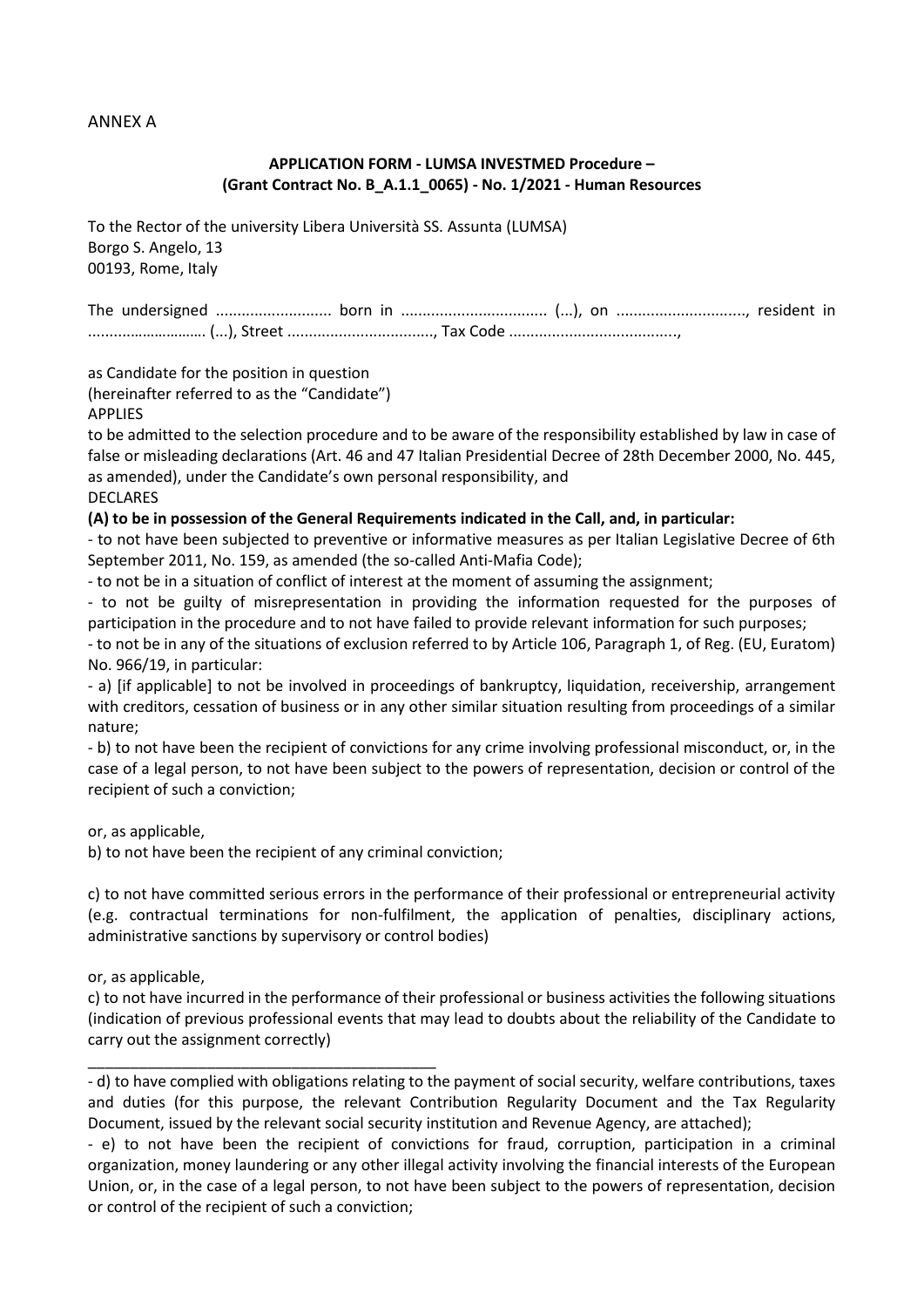or, as applicable,

e) to not be subject to any administrative sanction referred to by Article 109, Paragraph 1, of Reg. (EU/Euratom) No. 966/12.

## **(B) to be in possession of the following Special Requirements indicated in the Call, and, in particular:**

4) to be in possession of the other requirements indicated in Art. 4 of the Call;

5) to undertake to promptly notify any change in residence or address;

6) to be aware of all the rules referred to in the Call;

7) to have knowledge of English up to at least level B1 of the Common European Framework of Reference for Languages;

8) to not have a degree of consanguinity or affinity, up to and including the fourth degree, with any professor, the Rector, the General Director or a member of the Board of Directors of the University.

**The requirements must be possessed by the Candidate at the time of submission of the application form and for the entire duration of the relationship, under penalty of exclusion from the procedure and legal termination of the contract.** 

(C) to accept the conditions of the performance of the assignment, in compliance with relevant national and European Union legislation;

(D) to give consent to the processing of personal data pursuant to EU Regulation No. 2016/679.

Date and signature

Attached:

- Signed, original front and back copy of a valid identity document;

- Professional/scientific curriculum vitae;

- Research plan consistent with that stated in the subject of the assignment;

- List of publications and documents certifying the qualifications presented;

- Copy of the doctoral thesis (if a doctoral degree required) and copy of the publications, certificates and any other qualification that may be evaluated or deemed useful to prove specific personal qualifications in relation to the research project.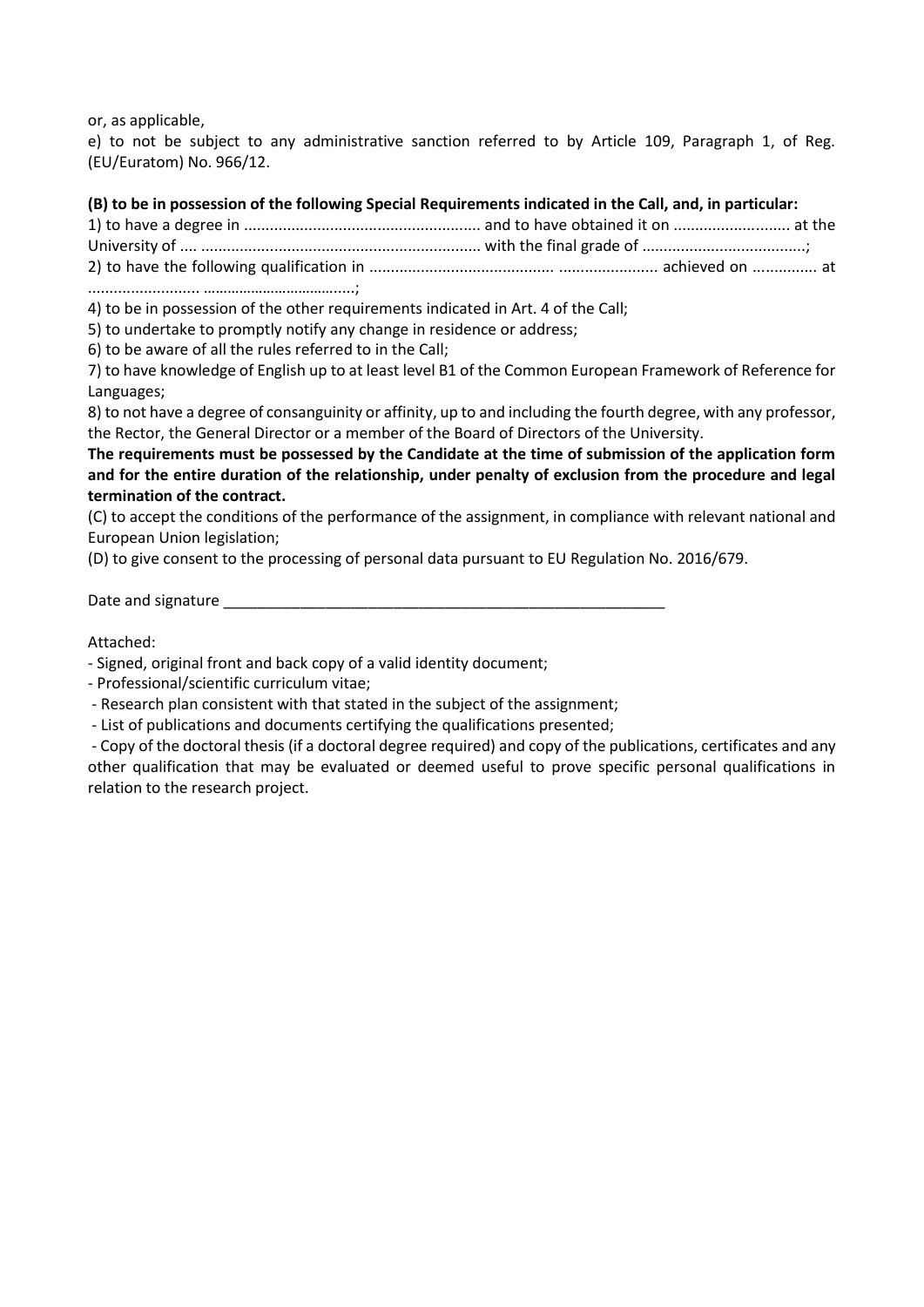## ANNEX B **PRIVACY POLICY**

#### **Information on the processing of personal data Notice pursuant to and for the purposes of Article 13, Reg. (EU) 2016/679.**

**THE DATA CONTROLLER**, pursuant to Arts. 4 and 24 of Reg. UE 2016/679 is LUMSA Libera Università Maria Ss. Assunta, with registered office in Via della Traspontina, 21, Rome, Italy, in the person of the Chairman of the Board of Directors.

**A DATA PROTECTION OFFICER**, pursuant to Arts. 37 - 39 of Reg. EU 2016/679 has been appointed by LUMSA and may be contacted via the e-mail: dpo.lumsa@dpoprofessionalservice.it

| Purpose of the processing                                                                                                               | Legal basis of the processing                       | Data retention period                                                                                                                                                                                                                                                                                                                         |
|-----------------------------------------------------------------------------------------------------------------------------------------|-----------------------------------------------------|-----------------------------------------------------------------------------------------------------------------------------------------------------------------------------------------------------------------------------------------------------------------------------------------------------------------------------------------------|
| Participation in the comparative evaluation procedure<br>based on qualifications and interviews for the awarding of<br>a research grant | Art. 6 Par. 1, Lett. b)<br>Pre-contractual measures | The<br>personal data<br>indicated in selection<br>procedure rankings,<br>applications<br>and<br>other<br>documents<br>regarding the Call will<br>be kept for 10 years<br>following termination<br>of the relationship or<br>for the time required<br>by law in relation to<br>non-contractual and<br>contractual<br>issues<br>that may arise. |

#### **Data provision**

The provision of the data is mandatory for the purposes of evaluating the requirements for participation in the selection, under penalty of exclusion from the selection procedure.

#### **Recipients**

In order to comply with existing contracts or related purposes, the personal data will be shared with third parties belonging to the following categories: parties who provide services for the management of the information system used by LUMSA Libera Università Maria Ss. Assunta and telecommunications networks; platform managers for such services (e.g. site hosts); competent authorities for the fulfilment of legal obligations or the provisions of public bodies, upon request; departments of the University for institutional purposes or for compliance with legislative obligations; members of the Evaluation Commissions; certifying administrations in reference to the control of self-declarations, pursuant to Italian Presidential Decree 445/2000. Parties belonging to the aforementioned categories may perform the role of data processing officer, or operate in total autonomy as separate data controllers.

#### **Data transfer to a third country or international organization**

The personal data provided will not be transferred outside the European Union. If the Data Controller were to transfer data outside the European Union, such transfer shall only be made by the data controller after informing the Data Subject, as per Articles 44 et seq. of EU Regulation 2016/679 "General principle for transfers".

#### **Rights of the Data Subject | Complaint Control Authority**

The Data Subject may assert the rights expressed by Articles 15, 16, 17, 18, 19, 20, 21 and 22 of EU Regulation 2016/679, by contacting the Data Controller via e-mail at the address privacy@lumsa.it, or by contacting the Data Protection Officer at dpo.lumsa@dpoprofessionalservice.it. The Data Subject has the right, at any time, to request the Data Controller for access to the personal data for correction, deletion or limitation of its processing.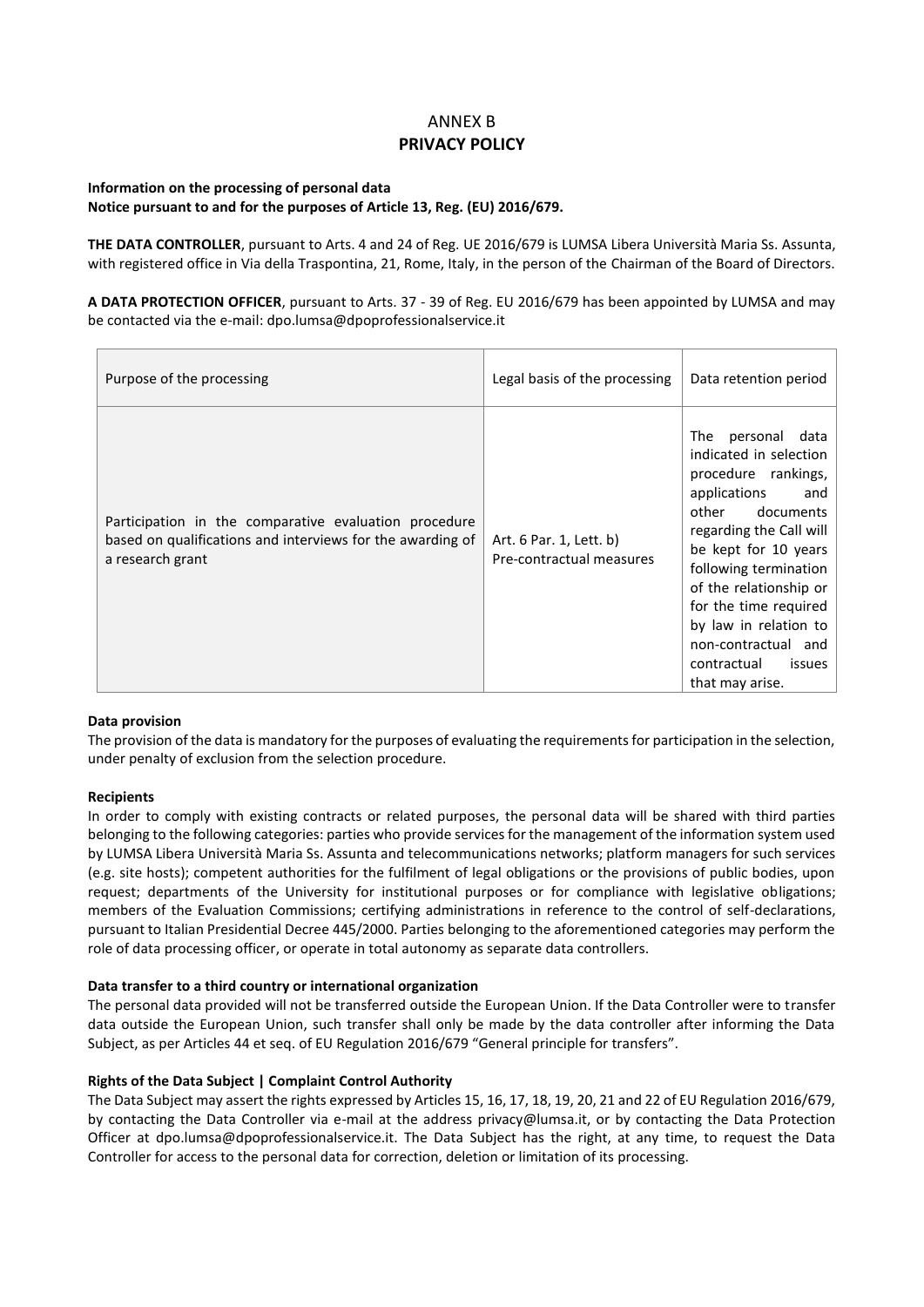Without prejudice to any other administrative or judicial recourse, if the Data Subject believes that the data processing violates the provisions of EU Reg. EU 2016/679, pursuant to Art. 15, Letter f) of the aforementioned Reg. 2016/679, the Data Subject may lodge a complaint with the Guarantor for the Protection of Personal Data.

In the cases provided for, the Data Subject has the right to the portability of the personal data, which the Data Controller shall provide in a format that is structured, commonly used and machine-readable.

#### **Modifications to the Privacy Policy**

The Data Controller reserves the right to modify, update, add or remove parts of this Privacy Policy at its discretion and at any time. In order to facilitate verification, this notice shall contain an indication of the update date. Update date: 06 March 2019

The undersigned acknowledges and accepts that personal data transmitted with the application to participate in the selection procedure will be processed for the purposes of managing the selection procedure and for statistical purposes.

Date ……............. Signature ….......................................…..